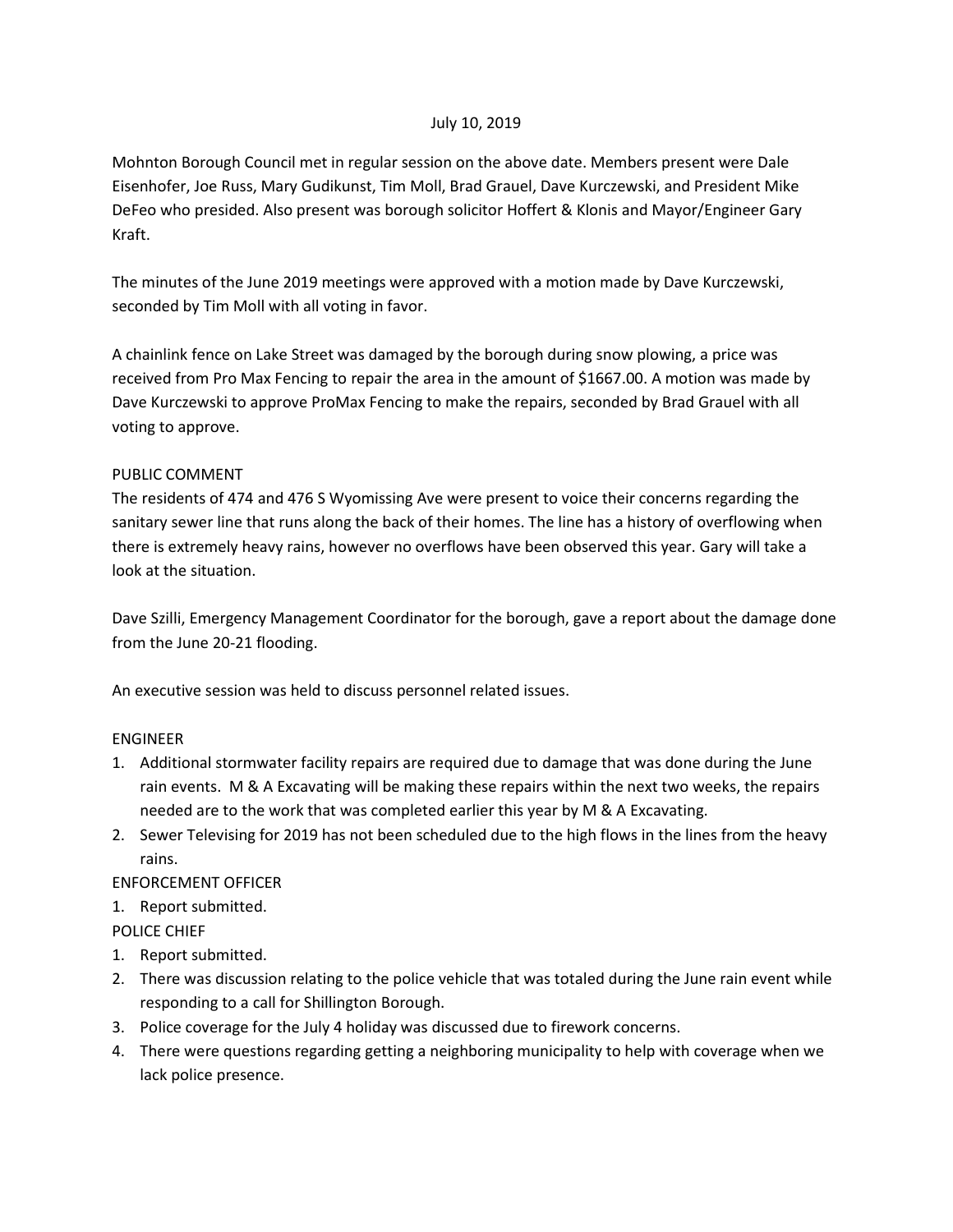Page 2

## July 10, 2019

- 5. The use of fireworks in the borough stemming from the July 4<sup>th</sup> holiday was discussed. Not only is the noise a problem but the fire hazard is a much larger concern.
- 6. The borough should be utilizing their police resources during times of expected heavy need for police.

FIRE CHIEF

1. Report submitted.

PRESIDENT

- 1. A memorandum of understanding between the borough and school district regarding reporting of issues to the borough and protocol for police responding to any situation at any school in the district was presented to be approved and signed. The matter will be reviewed by the solicitor and police chief with a recommendation for the next meeting.
- 2. The rental of the room at the borough hall was discussed. It was determined that it will only be rented to borough residents moving forward and a security deposit of \$100 will be required. A motion was made by Tim moll, seconded by Dave Kurczewski and duly passed by council. MAYOR
- 1. Requests for two handicap parking spaces have been received, approval to prepare and advertise was requested. Brad Grauel such motion, seconded by Dave Kurczewski and duly passed by council.
- 2. The request to approve the Pumpkin Parade for October 19 with all of the same previous guidelines was reviewed. Brad Grauel made a motion to approve with an added stipulation of directing participants to disperse the candy away from the vehicle, seconded by Tim Moll with all voting to approve.

# COMMITTEE REPORTS

# FINANCE & ADMINISTRATION

1. There was discussion regarding the replacement of the police vehicle that was damaged during the flooding in June. A used vehicle is available in New Jersey, which is already "built" for police use. A borough employee would be willing to go check the vehicle over and purchase along with transporting it back. Brad Grauel made a motion to approve an expenditure of up to \$10,000 to procure this vehicle, seconded by Tim Moll with all voting to approve. If this vehicle is not purchased, a special meeting will be called to see how to move forward in another vehicle.

BUILDINGS, GROUNDS & ZONING

- 1. A quote was received from Gigliotti Iron Works ti repair the railing in front of the borough office and replace the railings on the stage in the amount of \$3,900. A motion was made by Dave Kurczewski, seconded by Brad Grauel to approve with all voting in favor.
- STREETS & LIGHTS
- 1. A contract with Met Ed to change borough owned street lights to LED was approved after a motion was made by Tim Moll and seconded by Brad Grauel.

HEALTH, SANITATION, WATER & SEWER

- 1. Proposals from Charles Blosenski to extend our trash and recycling contracts for one year were tabled until the contract could be reviewed.
- 2. There is a drainage issue at the Werner Street end of the park causing concern about the standing water in the area of the teeter-totters. The area will be observed by council to determine if there is anything we can do in addition to adding stone to the parking area.